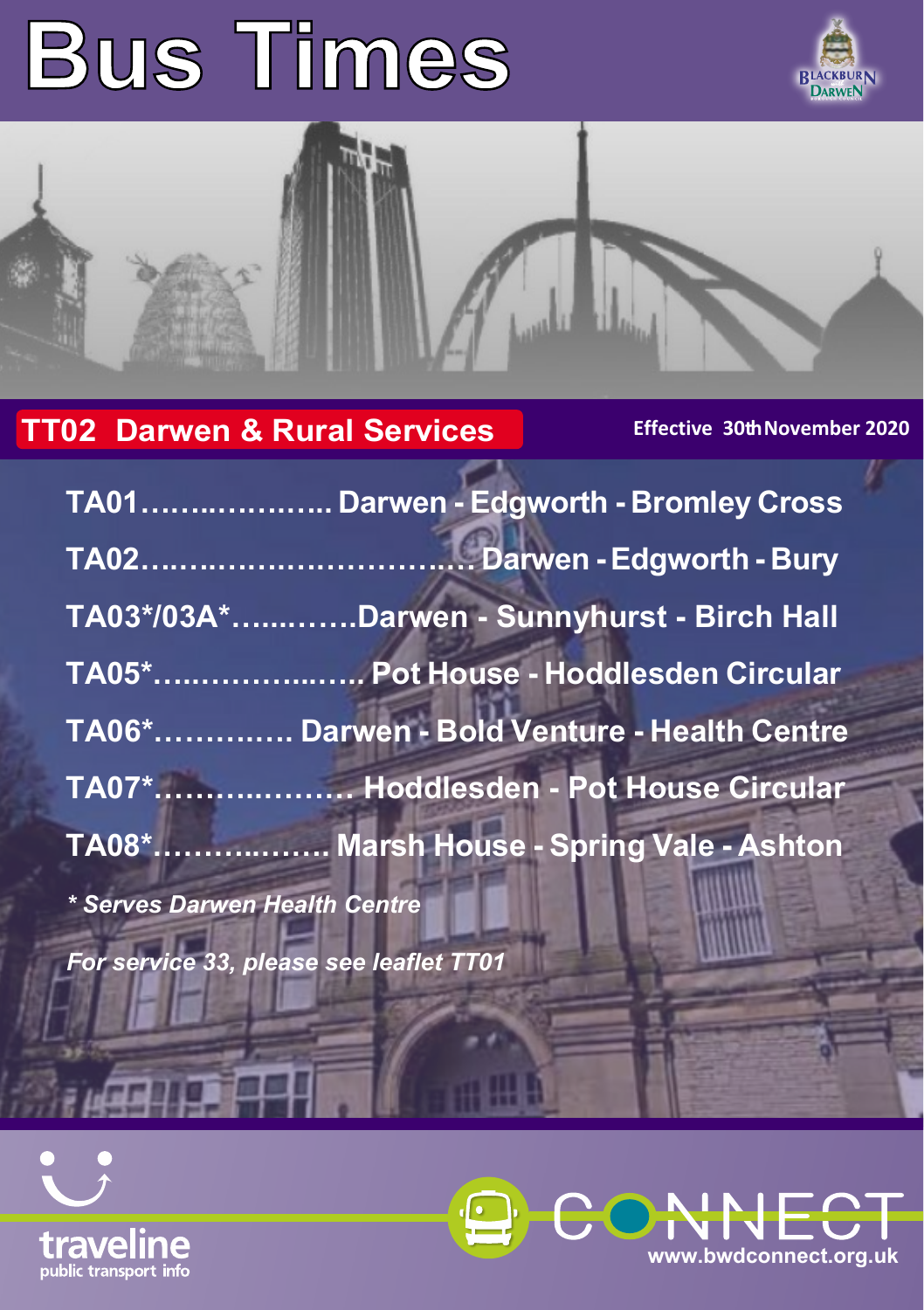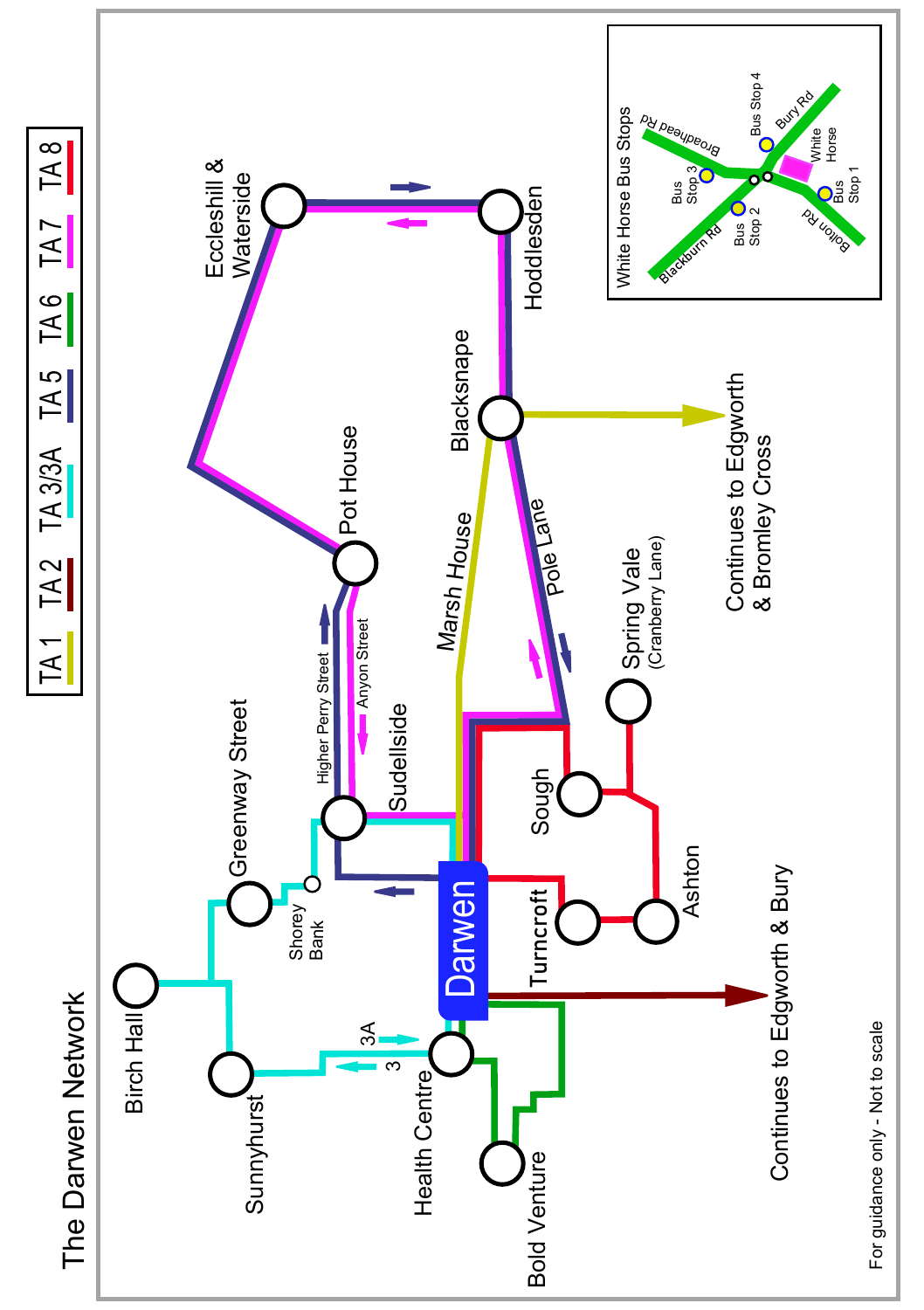### **Monday, Tuesday, Thursday (Ex Bank Holidays)**

| Notes:                                  | MTTh | MTTh | MTTh       | MTTh       | MTTh       |
|-----------------------------------------|------|------|------------|------------|------------|
| Notes:                                  | NBH  | NBH  | <b>NBH</b> | <b>NBH</b> | <b>NBH</b> |
| Operator Code:                          | TASL | TASL | TASL       | TASL       | TASL       |
| Darwen Bus Station [4]                  | 0930 |      | 1210       |            | 1430       |
| <b>Blacksnape</b>                       | 0938 |      | 1218       |            | 1438       |
| <b>Crown and Thistle</b>                | 0940 | --   | 1220       |            | 1440       |
| Crowthorn                               |      | 1040 |            | 1320       |            |
| White Horse, Bolton Road [1]            | 0945 | 1045 | 1225       | 1325       | 1445       |
| <b>Chapeltown, High Street</b>          | 0950 | 1050 | 1230       | 1330       | 1450       |
| <b>Bromley Cross Station</b>            | 0955 | 1055 | 1235       | 1335       | 1455       |
| <b>Oakes Lane, Canon Slade (Demand)</b> | 1000 | 1100 | 1240       | 1340       | 1500       |
| <b>Lea Gate, Morrisons</b>              | 1005 | 1105 | 1245       | 1345       | 1505       |

### **Darwen**

via Edgworth - Crowthorn - Blacksnape - Marsh House **TA01**

### **Monday, Tuesday, Thursday (Ex Bank Holidays)**

| Notes <sup>-</sup>              | MTTh       | MTTh       | MTTh        | MTTh       | <b>MTTh</b> |
|---------------------------------|------------|------------|-------------|------------|-------------|
| Notes:                          | <b>NBH</b> | <b>NBH</b> | <b>NBH</b>  | <b>NBH</b> | <b>NBH</b>  |
| Operator Code:                  | TASL       | TASL       | <b>TASL</b> | TASL       | TASL        |
| <b>Lea Gate, Morrisons</b>      | 1020       | 1110       | 1300        | 1350       | 1520        |
| <b>Turton High School</b>       | 1025       | 1115       | 1305        | 1355       | 1530        |
| <b>St Annes Church (Demand)</b> | 1028       | 1118       | 1308        | 1358       | 1533        |
| <b>Chapeltown, High Street</b>  | 1030       | 1120       | 1310        | 1400       | 1535        |
| White Horse, Broadhead Road [3] | 1035       |            | 1315        |            |             |
| Crowthorn                       | 1040       |            | 1320        |            |             |
| White Horse, Blackburn Road [2] |            | 1127       |             | 1407       | 1543        |
| <b>Crown and Thistle</b>        |            | 1132       |             | 1412       | 1548        |
| <b>Blacksnape</b>               |            | 1133       |             | 1413       | 1549        |
| Darwen, Bus Station             |            | 1140       |             | 1420       | 1556        |

bwdconnect.org.uk

### *KEY: MTTh - Mondays, Tuesdays and Thursdays Only*

*TASL - Travel Assist Services NBH - Not Bank Holidays*



- \* Cycle Routes
- \* Walking Events
- \* Car Sharing

Discover much more about way of getting

- \* Rail Network
- \* Bus Services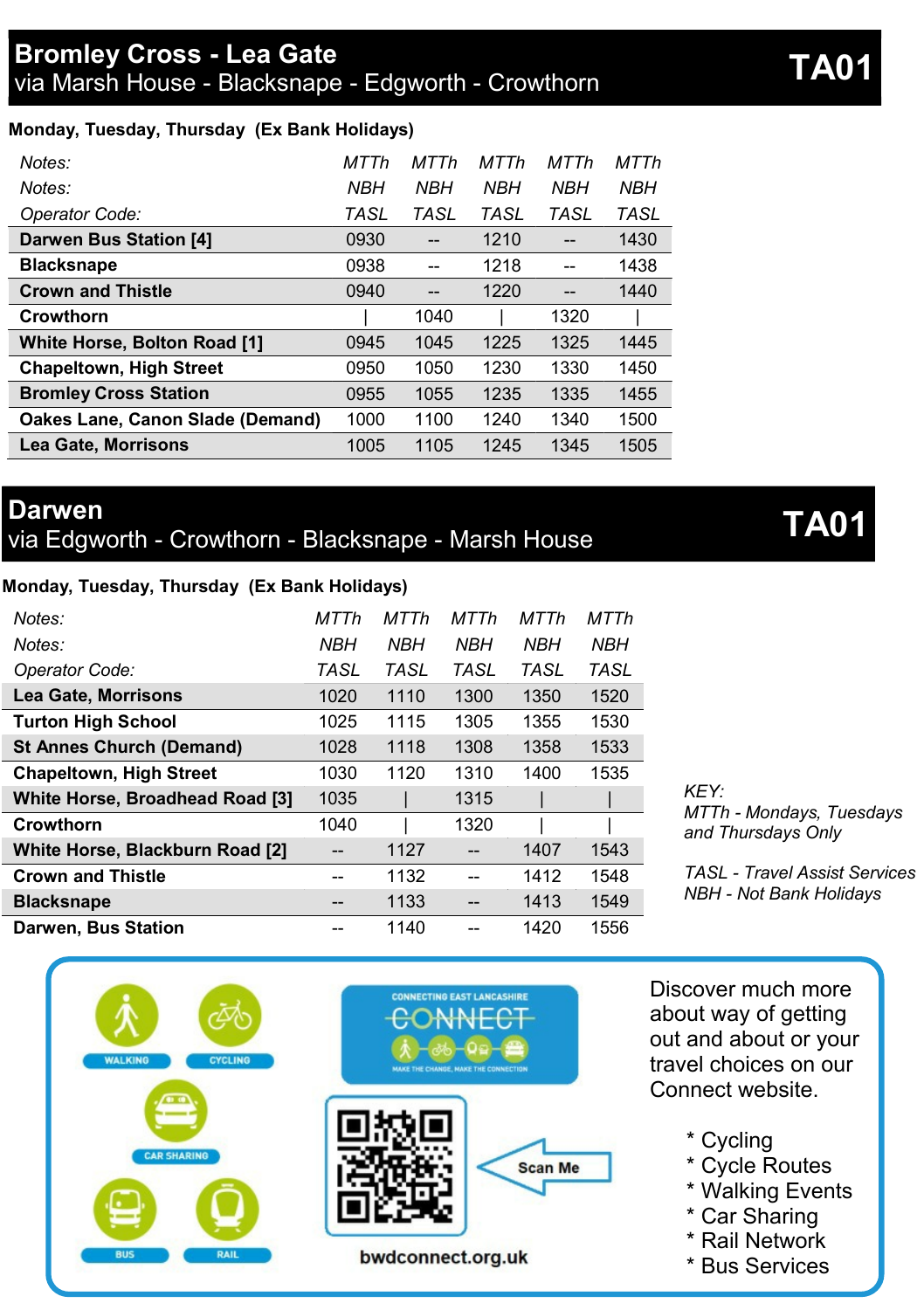| WF   | WF   | WF   | WF   |
|------|------|------|------|
| TASL | TASL | TASL | TASL |
| 0930 |      | 1430 |      |
| 0934 |      | 1434 | --   |
| 0939 |      | 1439 | --   |
| 0942 |      | 1442 | --   |
|      | 1135 |      | --   |
|      | 1140 |      | 1619 |
| 0945 | 1145 | 1445 | 1620 |
|      | 1150 |      |      |
| 0950 | 1151 | 1450 | 1625 |
| 0957 | 1157 | 1457 |      |
| 1000 | 1200 | 1500 |      |
| 1003 | 1203 | 1503 |      |
| 1010 | 1210 | 1510 |      |
| 1015 | 1215 | 1515 |      |
|      |      |      | 1629 |
|      |      |      | 1638 |
|      |      |      | 1640 |
|      |      |      | 1645 |
|      |      |      |      |

### **Bromley Cross - Darwen** via Tottington - Edgworth **TA02**

### **Wednesday & Friday (Ex Bank Holidays)**

| Notes:                                  | WF   | WF   | WF   |
|-----------------------------------------|------|------|------|
| Operator Code:                          | TASL | TASL | TASL |
| <b>Bury, Moss Street</b>                | 1035 | 1300 | 1530 |
| <b>Tottington, Market Street (Coop)</b> | 1050 | 1315 | 1545 |
| White Horse, Blackburn Road [2]         | 1057 | 1322 | 1552 |
| <b>Hob Lane</b>                         | 1100 | 1329 | 1559 |
| White Horse, Bolton Road [1]            | 1103 | 1331 | 1602 |
| <b>Chapeltown, High Street</b>          | 1107 | 1335 | 1606 |
| <b>Bromley Cross Station</b>            | 1110 | 1338 | 1609 |
| Rose Hill Coop (Demand)                 |      |      | 1610 |
| Oaks Lane, Canon Slade (Demand)         | 1115 |      |      |
| <b>Lea Gate, Morrisons</b>              | 1120 |      |      |
| Rose Hill (Coop)                        |      | 1339 |      |
| <b>Dunscar War Memorial</b>             |      | 1340 |      |
| <b>Darwen Cemetery</b>                  |      | 1345 |      |
| Darwen                                  |      | 1355 |      |





*WF - Wednesdays and Fridays Only TASL - Travel Assist Services For Saturday journeys, see over*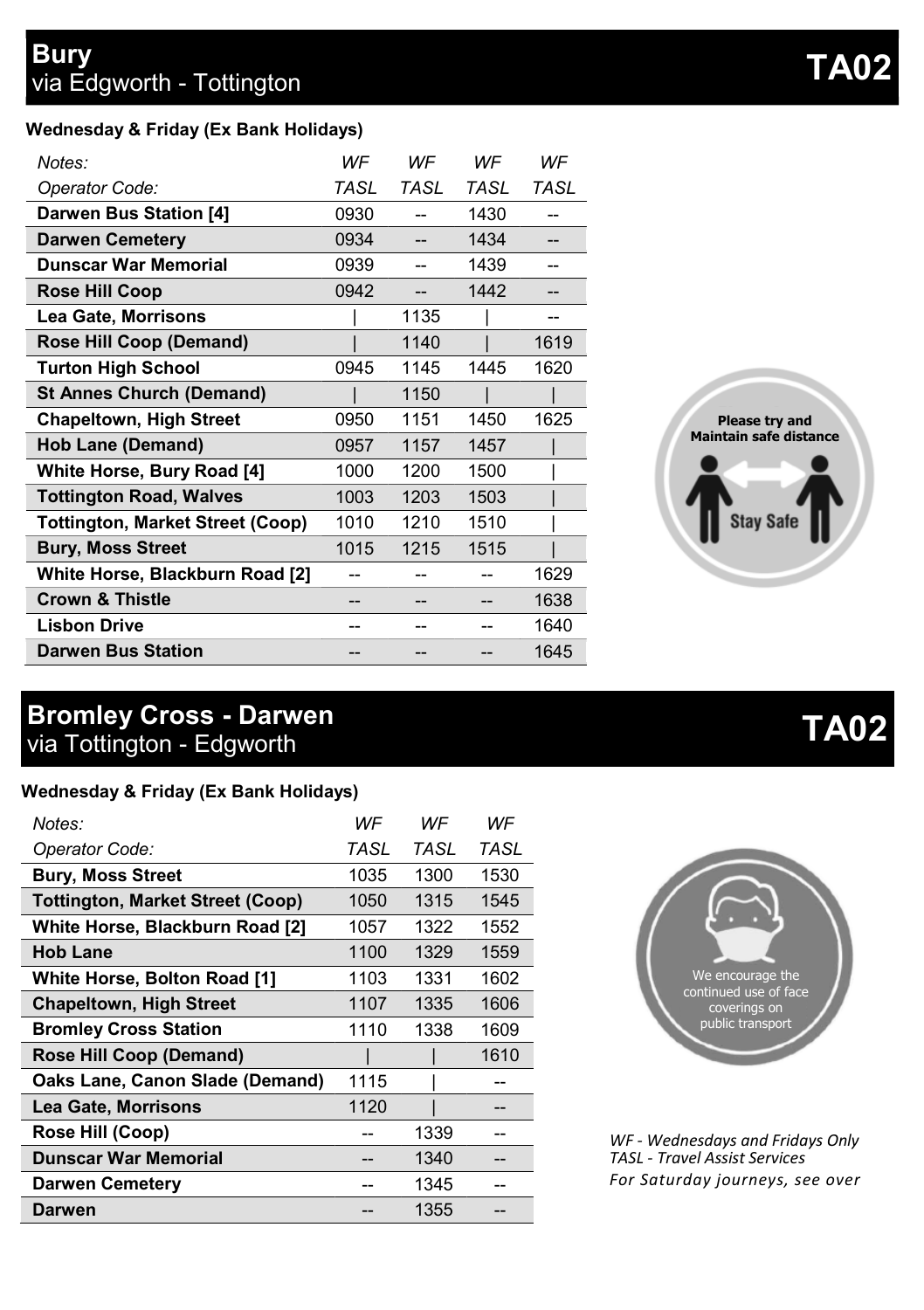### **Bury** via Edgworth - Tottington

### **Saturday**

| Operator Code:                          | TASI | TASL |
|-----------------------------------------|------|------|
| <b>Darwen Bus Station [4]</b>           | 0930 |      |
| <b>Darwen Cemetery</b>                  | 0934 |      |
| Dunscar War Memorial                    | 0939 |      |
| Rose Hill Drive (Coop)                  | 0942 | --   |
| <b>Lea Gate, Morrisons</b>              |      | 1210 |
| <b>Turton High School</b>               | 0945 | 1215 |
| <b>Chapeltown, High Street</b>          | 0950 | 1220 |
| White Horse, Blackburn Road [2]         | 0956 |      |
| Hob Lane (Demand)                       | 0957 |      |
| White Horse, Bury Road [4]              | 1000 | 1225 |
| <b>Tottington Road, Walves</b>          | 1003 | 1228 |
| <b>Tottington, Market Street (Coop)</b> | 1010 | 1235 |
| <b>Bury, Moss Street</b>                | 1015 | 1240 |
|                                         |      |      |

# **TA02 Bromley Cross - Darwen TA02** via Tottington - Edgworth

### **Saturday**

| Operator Code:                          | TASL | TASI |
|-----------------------------------------|------|------|
| <b>Bury, Moss Street</b>                | 1035 | 1300 |
| <b>Tottington, Market Street (Coop)</b> | 1050 | 1315 |
| <b>Bury Road, Walves</b>                | 1053 | 1318 |
| White Horse, Blackburn Road [2]         | 1057 | 1322 |
| <b>Hob Lane</b>                         | 1100 | 1325 |
| White Horse, Bolton Road [1]            | 1103 | 1328 |
| <b>Chapeltown, High Street</b>          | 1107 | 1331 |
| <b>Bromley Cross Station</b>            | 1110 | 1334 |
| Oaks Lane, Canon Slade (Demand)         | 1115 |      |
| <b>Lea Gate, Morrisons</b>              | 1120 |      |
| Rose Hill (Coop)                        |      | 1335 |
| Dunscar War Memorial                    |      | 1337 |
| <b>Darwen Cemetery</b>                  | --   | 1341 |
| Darwen                                  |      | 1345 |

### **Sunnyhurst - Birch Hall** via Health Centre - Greenway Street

### **Monday to Friday**

| Notes:                  | NBH  | NBH  | NBH  |
|-------------------------|------|------|------|
| Operator Code:          | TASL | TASL | TASL |
| Darwen Bus Station [3]  | 0930 | 1130 | 1425 |
| Darwen Health Centre    | 0931 | 1131 | 1426 |
| <b>Owlett Hall Road</b> | 0937 | 1137 | 1432 |
| <b>Sunnyhurst Pub</b>   | 0940 | 1140 | 1435 |
| <b>Wyre Crescent</b>    | 0948 | 1148 | 1443 |
| <b>Lees Court</b>       | 0950 | 1150 | 1445 |
| <b>Shorey Bank</b>      | 0959 | 1159 | 1454 |
| Darwen, Bus Station     | 1005 | 1205 | 1500 |
|                         |      |      |      |

# **TA03 Birch Hall - Sunnyhurst TA03A** via Greenway Street - Health Centre

### **Monday to Friday**

| Notes:                  | NBH  | NBH  | NBH  |
|-------------------------|------|------|------|
| Operator Code:          | TASL | TASL | TASL |
| Darwen, Bus Station [3] | 1030 | 1315 | 1515 |
| <b>Shorey Bank</b>      | 1038 | 1323 | 1523 |
| <b>Wyre Crescent</b>    | 1047 | 1332 | 1532 |
| <b>Lees Court</b>       | 1049 | 1334 | 1534 |
| <b>Sunnyhurst Pub</b>   | 1054 | 1339 | 1539 |
| Darwen Health Centre    | 1101 | 1346 | 1546 |
| Darwen                  | 1105 | 1350 | 1550 |

NBH - Not on Bank Holidavs **TASL** - Travel Assist Services

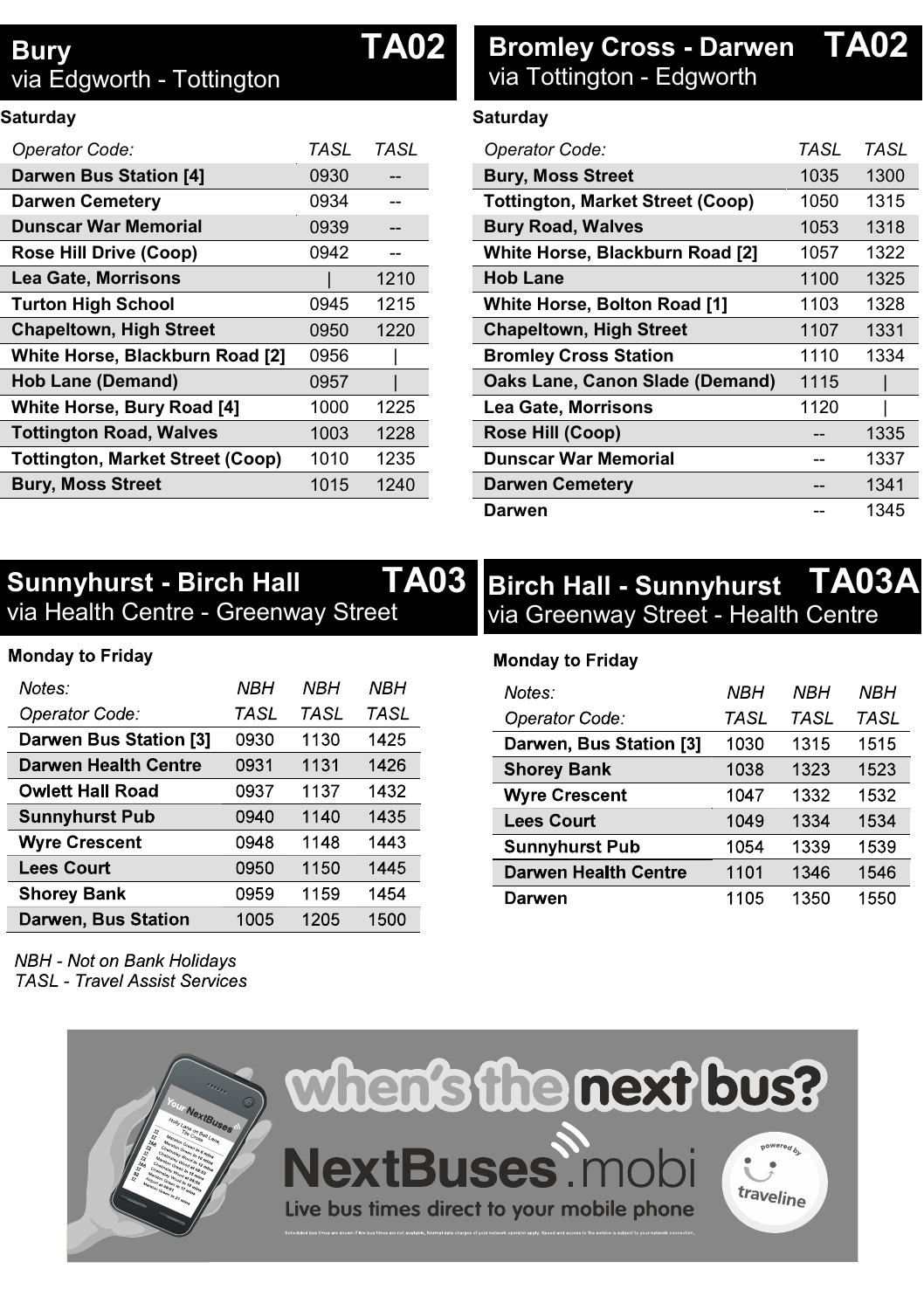#### **Saturday**

| Operator Code:                | TASL | <b>TASL</b> | TASL |
|-------------------------------|------|-------------|------|
| <b>Darwen Bus Station [3]</b> | 0830 | 1030        | 1230 |
| <b>Darwen Health Centre</b>   | 0831 | 1031        | 1231 |
| <b>Owlett Hall Road</b>       | 0837 | 1037        | 1237 |
| <b>Sunnyhurst Pub</b>         | 0840 | 1040        | 1240 |
| <b>Wyre Crescent</b>          | 0848 | 1048        | 1248 |
| <b>Lees Court</b>             | 0850 | 1050        | 1250 |
| <b>Shorey Bank</b>            | 0859 | 1059        | 1259 |
| Darwen, Bus Station           | 0905 | 1105        | 1305 |

### **Pot House Circular** via Higher Perry - Ash Grove - Hoddlesden **TA05**

#### **Monday to Friday**

| Notes:                          | NBH  | NBH  | NBH         |
|---------------------------------|------|------|-------------|
| Operator Code:                  | TASL | TASL | <b>TASL</b> |
| Darwen Bus Station [2]          | 1100 | 1355 | 1555        |
| <b>Pot House</b>                | 1109 | 1404 | 1604        |
| <b>Eccleshill Gardens</b>       | 1112 | 1407 | 1607        |
| Hoddlesden, Ranken Arms         | 1117 | 1412 | 1612        |
| <b>Pole Lane Playing Fields</b> | 1119 | 1414 | 1614        |
| <b>Priory Drive</b>             | 1121 | 1416 | 1616        |
| <b>Darwen Health Centre</b>     | 1124 | 1419 | 1619        |
| Darwen, Bus Station             | 1125 | 1420 | 1620        |

# **Bold Venture**

| poid veliture                  | <b>TA06</b> |
|--------------------------------|-------------|
| via Almond Street & Manor Road |             |

| <b>Monday to Friday</b>         |      |      |      |      |      |      | Saturday |      |            |
|---------------------------------|------|------|------|------|------|------|----------|------|------------|
| Notes:                          | NBH  | NBH  | NBH  | NBH  | NBH  | NBH  |          |      |            |
| Operator Code:                  | TASL | TASL | TASL | TASL | TASL | TASL | TASL     | TASL | <b>TAS</b> |
| Darwen, Bus Station [3]         | 1010 | 1110 | 1255 | 1355 | 1505 | 1555 | 0910     | 1110 | 1310       |
| <b>Bold Venture, Manor Road</b> | 1018 | 1118 | 1303 | 1403 | 1513 | 1603 | 0918     | 1118 | 1318       |
| Darwen Health Centre            | 1024 | 1124 | 1309 | 1409 | 1519 | 1609 |          |      |            |
| <b>Darwen Bus Station</b>       | 1026 | 1126 | 1311 | 1411 | 1521 | 1611 | 0926     | 1126 | 132        |

*TASL - Travel Assist Services NBH - Not on Bank Holidays*

| We encourage the<br>continued use of face<br>coverings on |  |
|-----------------------------------------------------------|--|
| public transport                                          |  |
|                                                           |  |

### **Saturday**

| Operator Code:                     | TASL |
|------------------------------------|------|
| Darwen Bus Station [2]             | 0930 |
| <b>Pot House (Ambleside Drive)</b> | 0939 |
| <b>Eccleshill Gardens</b>          | 0942 |
| Hoddlesden, Ranken Arms            | 0947 |
| <b>Pole Lane Playing Fields</b>    | 0949 |
| <b>Priory Drive</b>                | 0951 |
| Darwen, Bus Station                | 0955 |

| TASL | TASL | TASL |
|------|------|------|
| 0910 | 1110 | 1310 |
| 0918 | 1118 | 1318 |
|      |      |      |
| 0926 | 1126 | 1326 |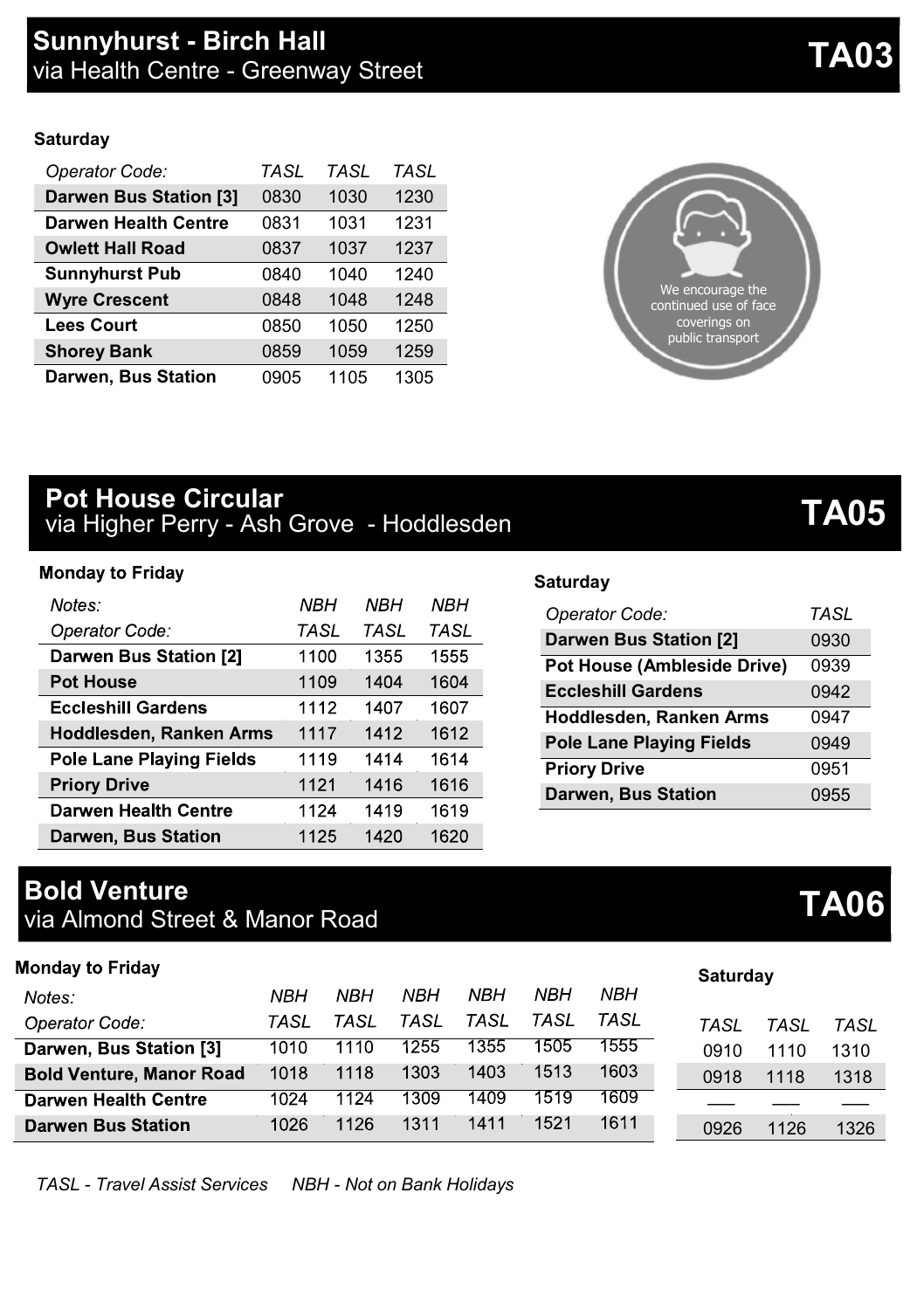### **Hoddlesden Circular** via Marsh House - Eccleshill - Pot House **TA07**

### **Monday to Friday**

| Notes:                             | NBH  | NBH  | NBH  |
|------------------------------------|------|------|------|
| Operator Code:                     | TASL | TASL | TASL |
| Darwen, Bus Station [2]            | 1000 | 1245 | 1445 |
| <b>Priory Drive</b>                | 1006 | 1251 | 1451 |
| <b>Pole Lane Playing Fields</b>    | 1009 | 1254 | 1454 |
| Hoddlesden, Ranken Arms            | 1011 | 1256 | 1456 |
| <b>Eccleshill Gardens</b>          | 1013 | 1258 | 1458 |
| <b>Pot House (Ambleside Drive)</b> | 1017 | 1302 | 1502 |
| Darwen Health Centre               | 1023 | 1308 | 1508 |
| Darwen, Bus Station                | 1025 | 1310 | 1510 |

#### **Saturday**

| Operator Code:                     | TASL | TASL |
|------------------------------------|------|------|
| Darwen, Bus Station [2]            | 1130 | 1330 |
| <b>Priory Drive</b>                | 1136 | 1336 |
| <b>Pole Lane Playing Fields</b>    | 1139 | 1339 |
| Hoddlesden, Ranken Arms            | 1141 | 1341 |
| <b>Eccleshill Gardens</b>          | 1143 | 1343 |
| <b>Pot House (Ambleside Drive)</b> | 1147 | 1347 |
| Darwen, Bus Station                | 1155 | 1355 |

### **Spring Vale Spring Vale**<br>via Marsh House - Ashton

#### **Monday to Friday**

| Notes:                      | NBH  | NBH  | NBH  | NBH  | NBH  | NBH  |
|-----------------------------|------|------|------|------|------|------|
| Operator Code:              | TASL | TASL | TASL | TASL | TASL | TASL |
| Darwen, Bus Station [2]     | 0930 | 1030 | 1130 | 1315 | 1415 | 1525 |
| <b>Priory Drive</b>         | 0936 | 1036 | 1136 | 1321 | 1421 | 1531 |
| <b>Cranberry Close</b>      | 0940 | 1040 | 1140 | 1325 | 1425 | 1535 |
| <b>Carr Road</b>            | 0945 | 1045 | 1145 | 1330 | 1430 | 1540 |
| <b>Highfield WMC</b>        | 0948 | 1048 | 1148 | 1333 | 1433 | 1543 |
| <b>Darwen Health Centre</b> | 0953 | 1053 | 1153 | 1338 | 1438 | 1548 |
| Darwen, Bus Station         | 0955 | 1055 | 1155 | 1340 | 1440 | 1550 |

# **Spring Vale**

**Spring vale**<br>via Marsh House - Ashton **TA08** 

### Saturday

| Operator Code:          | TASL | TA SI | TASL |
|-------------------------|------|-------|------|
| Darwen, Bus Station [2] | 0900 | 1000  | 1400 |
| <b>Priory Drive</b>     | 0906 | 1006  | 1406 |
| <b>Cranberry Close</b>  | 0910 | 1010  | 1410 |
| <b>Carr Road</b>        | 0915 | 1015  | 1415 |
| <b>Highfield WMC</b>    | 0918 | 1018  | 1418 |
| Darwen                  | 0925 | 1025  | 1425 |

TASL - Travel Assist Services | NBH - Not on Bank Holidays